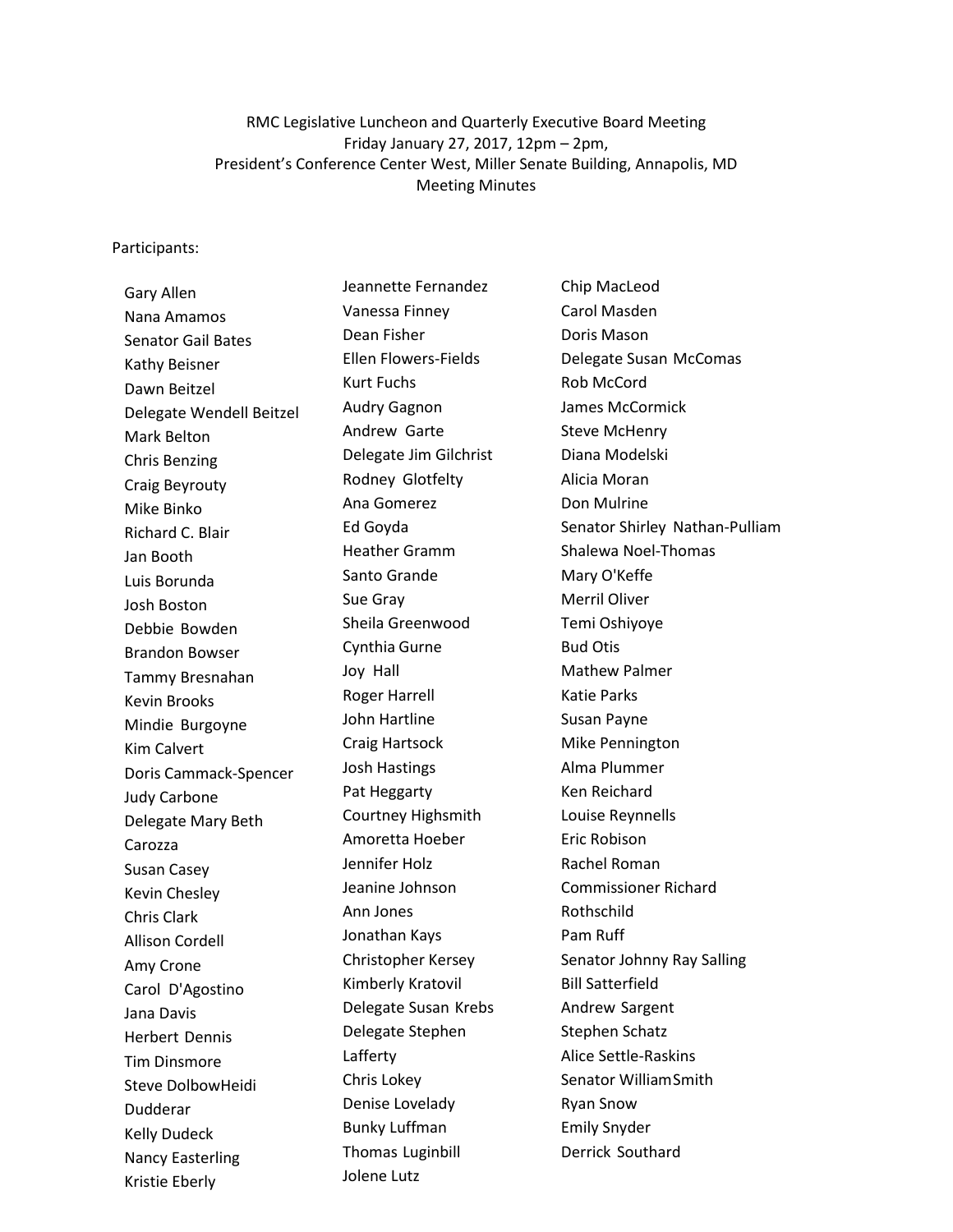Regular Meeting of the Rural Maryland Council (RMC) Executive Board Minutes of January 27, 2017 Page 2 of 4

| Joan Strang                                | Roseanna Vogt<br><b>Scott Warner</b><br>Jennifer Williams<br>Rajeshwari Williams<br>Dave Wilson<br>Lara Wilson<br>Jamie Windon<br>Jennifer Witten<br>Dr. Lih Young | <b>RMC Staff:</b>                                                 |
|--------------------------------------------|--------------------------------------------------------------------------------------------------------------------------------------------------------------------|-------------------------------------------------------------------|
| Della Stull                                |                                                                                                                                                                    | Executive Director, Charlotte                                     |
| Mark Stutzman                              |                                                                                                                                                                    | Davis                                                             |
| Robin Summerfield                          |                                                                                                                                                                    | Program Administrator,                                            |
| <b>Richard Tabuteau</b><br>Matthew Teffeau |                                                                                                                                                                    | Meredith Donaho,<br>Administrative Assistant,<br>Amanda Clevenger |
| Lindsay Thompson                           |                                                                                                                                                                    |                                                                   |
| Matia Vanderbilt<br>Don VanHassent         |                                                                                                                                                                    | <b>Guest Speakers:</b><br>The Honorable Addie Eckardt,            |
| Lydia VanKouteren<br>Bob Vaughn            |                                                                                                                                                                    | The Honorable Thomas "Mac"                                        |
| Roseanna Vogt                              |                                                                                                                                                                    | Middleton,                                                        |
| George Vogelsang                           |                                                                                                                                                                    | Les Knapp, Maryland Association<br>of Counties (MACo)             |

Chair Josh Hastings called the meeting to order at 12:15 p.m.

Chair Hastings introduced guest speaker Senator Thomas "Mac" Middleton. Senator Middleton spoke of the many challenges impacting rural communities and expected highlights for the upcoming legislative session, including access to rural health care.

Chair Hastings introduced guest speaker Senator Addie Eckardt. Senator Eckardt spoke of several highlights for the legislative session including economic development, highway user revenues, and access to broadband.

## **Announcements**

Chair Hastings requested brief announcements from attendees regarding topics the RMC should be made aware of or updates on current projects.

### **Minutes**

The Board reviewed the minutes from the November 28, 2016 Annual Board Meeting. No comments or suggestions for revisions were made. A motion was made by Steve McHenry to accept the minutes. The motion was seconded by Doris Mason, and all were in favor. The minutes from the November 28, 2016 Annual Board Meeting were accepted unanimously.

## **Committee Reports**

### **Financial**

Charlotte Davis presented the FY2017 Budget as of January 6, 2017. The Rural Maryland Council has total operating available revenue of \$248,449.26, and total grant expenditures of \$1,752,304.00. All funds for the Maryland Agricultural Education and Rural Development Assistance Fund (MAERDAF) have been expended. The Council is in good financial position.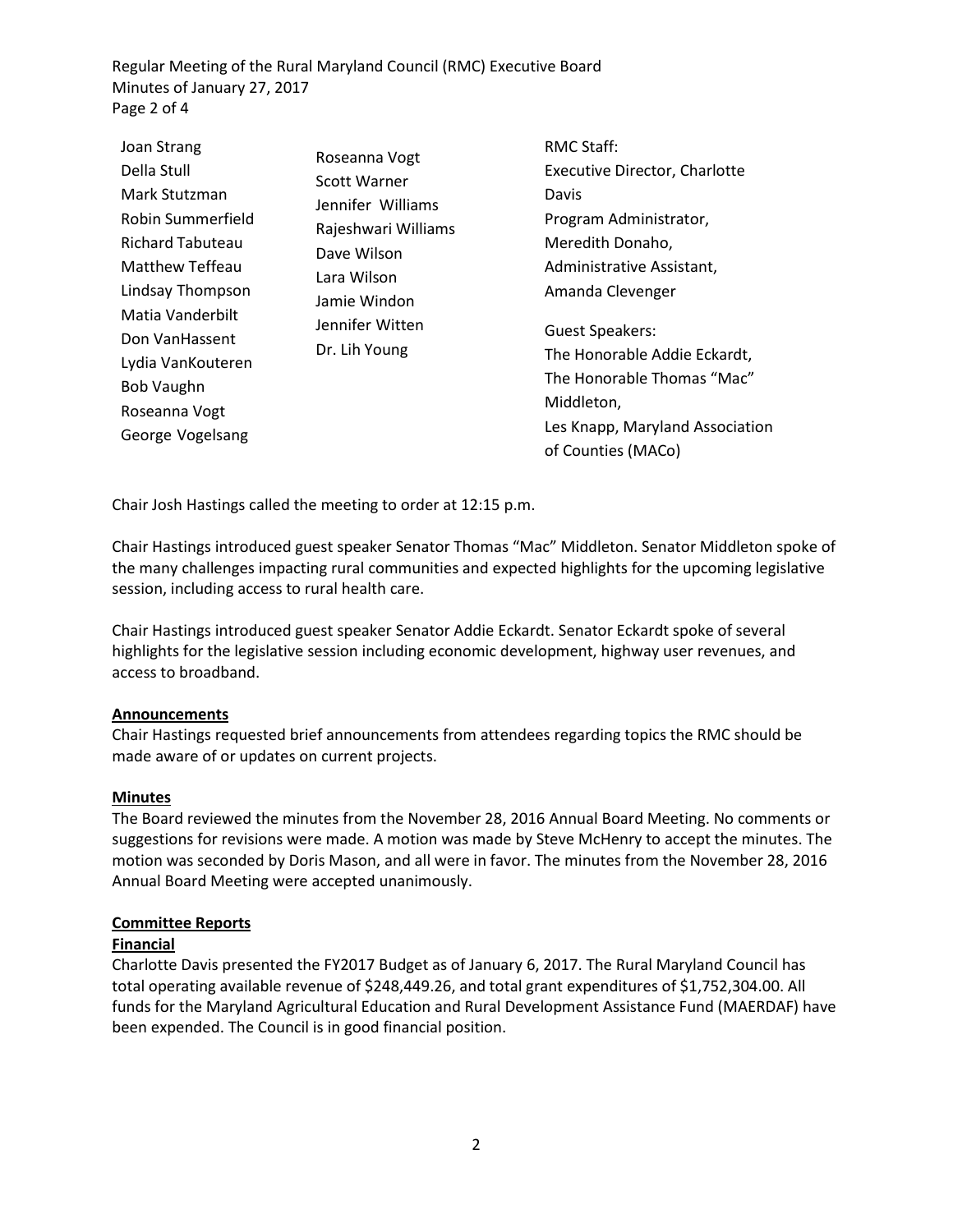Regular Meeting of the Rural Maryland Council (RMC) Executive Board Minutes of January 27, 2017 Page 3 of 4

# **Rural Maryland Prosperity Investment Fund (RMPIF)**

Scott Warner, Chair of the RMPIF Committee, provided an update on RMPIF. Chair Warner presented the RMPIF Reports that were distributed to the Board. The RMPIF Report has been submitted to the Department of Legislative Services, the Governor, and legislators. Governor Hogan has announced in his budget that \$4 million has been allocated for RMPIF for FY2018. The RMC thanks Governor Hogan for his support.

# **Health Care**

Health Care Committee Co-Chairs, Lara Wilson and Rodney Glotfelty, provided an update. The Committee will be resuming activities in the spring. Last year, the Committee focused on adolescent health and depression disorders. This year, the Committee will focus on the updated Rural Health Plan for the State of Maryland, conducted by the Maryland Rural Health Association (MRHA) with the support of the State Office of Rural Health, RMC, and the Robert Wood Johnson Foundation. The study will look at health disparities in all 18 rural counties.

## **Legislative**

Chair Hastings provided an overview of the 2017 Legislative Priorities. A copy of the priorities was distributed to the Board. Chair Hastings also announced that the Committee is in the process of looking for a new chair.

# **Rural Maryland Foundation (RMF)**

Charlotte Davis provided an update of the RMF; RMF President, Dan Rider, was unavailable to provide an update. The RMF is leading the effort for a Transfer of Wealth Study, an economic study that would examine the transfer of net wealth in rural Maryland counties. The Foundation received two proposal submissions from the Center for Rural Entrepreneurship and BEACON. A comparison chart of the proposals was presented to the Board. The Foundation recommended the Board accept the proposal submitted by the Center for Rural Entrepreneurship. A motion was made by Mike Pennington to accept the Center for Rural Entrepreneurship proposal. The motion was seconded by Santo Grande, and all were in favor. The Center for Rural Entrepreneurship proposal for the Transfer of Wealth Study was accepted unanimously.

## **Executive Director's Report**

Charlotte Davis shared that the Grow Maryland Summit held in partnership with Grow and Fortify on December 1<sup>st</sup> was well-received. The RMC is beginning to plan for its 2017 Rural Summit scheduled for Friday, December  $1<sup>st</sup>$ . The Rural Summit Planning Committee will meet January 30<sup>th</sup> by conference call to discuss themes, keynote speakers, and potential venues. In addition, Charlotte introduced the RMC's newest staff member, Amanda Clevenger, who will be serving as an Administrative Assistant.

## **New Business**

## **Youth Engagement Committee**

Doris Mason presented an overview for a potential Youth Engagement Committee to the Board. The Committee will expand upon the youth engagement study the Council conducted in 2015. Sign-up sheets were distributed for interested participants to join the Committee. Chair Hastings requested a motion to make the Youth Engagement Committee official. A motion was made by Mike Pennington.